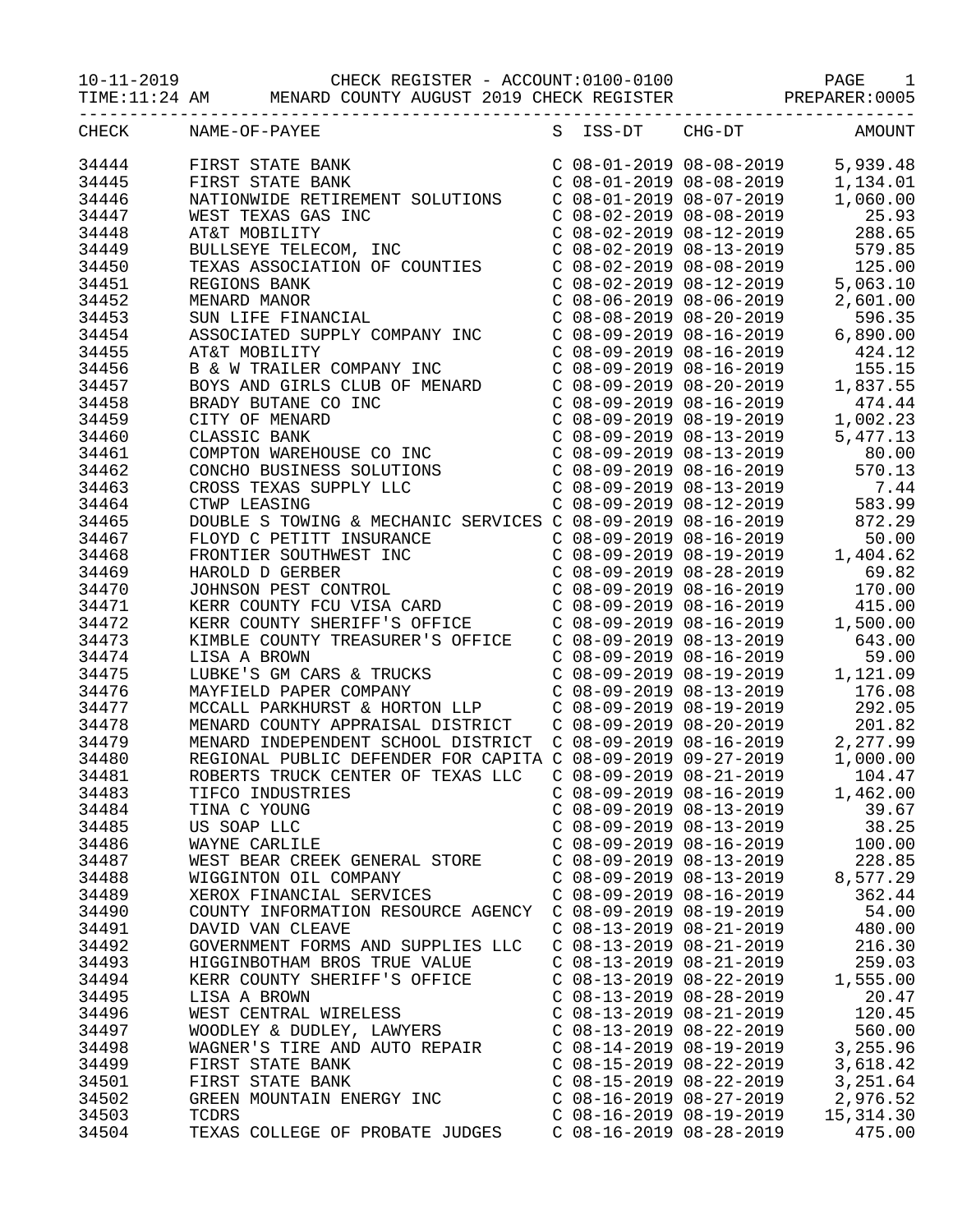10-11-2019 CHECK REGISTER - ACCOUNT:0100-0100 PAGE 2

TIME:11:24 AM MENARD COUNTY AUGUST 2019 CHECK REGISTER PREPARER:0005

| CHECK | NAME-OF-PAYEE                                                                                                                                                                                                                    | S ISS-DT CHG-DT |                                                                                                                                                                                                                                                                                               | AMOUNT |
|-------|----------------------------------------------------------------------------------------------------------------------------------------------------------------------------------------------------------------------------------|-----------------|-----------------------------------------------------------------------------------------------------------------------------------------------------------------------------------------------------------------------------------------------------------------------------------------------|--------|
| 34505 | AVENU INSIGHTS & ANALYTICS LLC C 08-16-2019 08-26-2019 428.28                                                                                                                                                                    |                 |                                                                                                                                                                                                                                                                                               |        |
| 34506 | BALLINGER MEMORIAL HOSPITAL DISTRIC C 08-16-2019 08-27-2019                                                                                                                                                                      |                 |                                                                                                                                                                                                                                                                                               | 26.08  |
| 34507 | <b>CHASE</b>                                                                                                                                                                                                                     |                 | $C$ 08-16-2019 08-27-2019                                                                                                                                                                                                                                                                     | 482.07 |
| 34508 | CHRISTY EGGLESTON<br>CINTAS CORPORATION #439<br>COUNTY INFORMATION RESOURCE AGENCY C 08-16-2019 09-06-2019                                                                                                                       |                 |                                                                                                                                                                                                                                                                                               | 22.11  |
| 34509 |                                                                                                                                                                                                                                  |                 |                                                                                                                                                                                                                                                                                               | 627.54 |
| 34510 |                                                                                                                                                                                                                                  |                 |                                                                                                                                                                                                                                                                                               | 54.00  |
| 34511 | Chase                                                                                                                                                                                                                            |                 |                                                                                                                                                                                                                                                                                               |        |
| 34512 | GOVERNMENT FORMS AND SUPPLIES LLC                                                                                                                                                                                                |                 | $\begin{array}{lllllll} \mbox{C} & 08\!-\!16\!-\!2019 & 08\!-\!27\!-\!2019 & & 248.99 \\ \mbox{C} & 08\!-\!16\!-\!2019 & 08\!-\!26\!-\!2019 & & 595.15 \\ \mbox{C} & 08\!-\!16\!-\!2019 & 08\!-\!27\!-\!2019 & & 2,008.96 \\ \mbox{C} & 08\!-\!16\!-\!2019 & 08\!-\!28\!-\!2019 & & 246.88 \$ |        |
| 34513 |                                                                                                                                                                                                                                  |                 |                                                                                                                                                                                                                                                                                               |        |
| 34514 |                                                                                                                                                                                                                                  |                 |                                                                                                                                                                                                                                                                                               |        |
| 34515 |                                                                                                                                                                                                                                  |                 | $C$ 08-16-2019 08-26-2019                                                                                                                                                                                                                                                                     | 70.00  |
| 34516 | GREEN MOUNTAIN ENERGY INC<br>HAROLD GERBER<br>JUNCTION MEDICAL CLINIC<br>LOWE'S PAY AND SAVE INC<br>MASSEY BALENTINE PC                                                                                                          |                 | $C$ 08-16-2019 08-26-2019                                                                                                                                                                                                                                                                     | 760.48 |
| 34517 |                                                                                                                                                                                                                                  |                 | $C$ 08-16-2019 08-26-2019                                                                                                                                                                                                                                                                     | 196.00 |
| 34518 |                                                                                                                                                                                                                                  |                 |                                                                                                                                                                                                                                                                                               | 37.00  |
| 34519 | MENARD COUNTY TAX ASSESSOR/COLLECTO C 08-16-2019 08-28-2019<br>MENARD INDEPENDENT SCHOOL DISTRICT C 08-16-2019 08-22-2019                                                                                                        |                 |                                                                                                                                                                                                                                                                                               | 682.33 |
| 34520 | OFFICE DEPOT INC                                                                                                                                                                                                                 |                 | $C$ 08-16-2019 08-28-2019                                                                                                                                                                                                                                                                     | 242.00 |
| 34521 |                                                                                                                                                                                                                                  |                 |                                                                                                                                                                                                                                                                                               | 231.94 |
| 34522 | OFFICE DEPOT INC<br>REPUBLIC SERVICES INC<br>SOUTHWEST TX ELECTRIC COOP                                                                                                                                                          |                 | $C$ 08-16-2019 08-27-2019<br>$C$ 08-16-2019 08-27-2019                                                                                                                                                                                                                                        | 263.06 |
| 34523 |                                                                                                                                                                                                                                  |                 |                                                                                                                                                                                                                                                                                               | 104.41 |
| 34524 | SOUTHWEST TX ELECTRIC COOP<br>THOMSON REUTERS -WEST<br>VERIZON BUSINESS<br>WILLIAM K BLACKBURN<br>CARLA K MILLER<br>FIRST STATE BANK<br>FIRST STATE BANK<br>FIRST STATE BANK<br>FLOYD C PETITT INSURANCE<br>AFLAC                |                 | C 08-16-2019 08-28-2019<br>C 08-16-2019 08-27-2019                                                                                                                                                                                                                                            | 42.01  |
| 34525 |                                                                                                                                                                                                                                  |                 | C 08-16-2019 08-22-2019 525.00<br>C 08-20-2019 08-27-2019 3,437.40<br>C 08-23-2019 08-28-2019 8,647.00                                                                                                                                                                                        |        |
| 34526 |                                                                                                                                                                                                                                  |                 |                                                                                                                                                                                                                                                                                               |        |
| 34529 |                                                                                                                                                                                                                                  |                 |                                                                                                                                                                                                                                                                                               |        |
| 34530 |                                                                                                                                                                                                                                  |                 | $260 - 23 - 2019 = 08 - 28 - 2019 = 66.77$<br>$208 - 23 - 2019 = 08 - 28 - 2019 = 266.44$<br>$208 - 23 - 2019 = 09 - 06 - 2019 = 50.00$<br>$208 - 27 - 2019 = 09 - 10 - 2019 = 1,528.02$<br>$238.52$<br>$208 - 27 - 2019 = 09 - 16 - 2019 = 238.52$                                           |        |
| 34531 |                                                                                                                                                                                                                                  |                 |                                                                                                                                                                                                                                                                                               |        |
| 34533 |                                                                                                                                                                                                                                  |                 |                                                                                                                                                                                                                                                                                               |        |
| 34534 | AFLAC                                                                                                                                                                                                                            |                 |                                                                                                                                                                                                                                                                                               |        |
| 34535 | AMERITAS LIFE INSURANCE CORP                                                                                                                                                                                                     |                 |                                                                                                                                                                                                                                                                                               |        |
| 34536 |                                                                                                                                                                                                                                  |                 |                                                                                                                                                                                                                                                                                               | 288.65 |
| 34537 | AI&I MOBILITY<br>BEN E KEITH FOODS DFW<br>BIJTE TEITH FOODS DFW                                                                                                                                                                  |                 | C 08-27-2019 09-10-2019<br>C 08-27-2019 08-31-2019                                                                                                                                                                                                                                            | 209.16 |
| 34538 | BLUE CROSS BLUE SHIELD OF TEXAS                                                                                                                                                                                                  |                 | C 08-27-2019 09-10-2019<br>C 08-27-2019 08-31-2019                                                                                                                                                                                                                                            | 222.00 |
| 34539 | CAP FLEET UPFITTERS                                                                                                                                                                                                              |                 |                                                                                                                                                                                                                                                                                               | 537.00 |
| 34540 | CONCHO VALLEY COUNCIL OF GOVTS                                                                                                                                                                                                   |                 |                                                                                                                                                                                                                                                                                               |        |
| 34541 | EDWARD L KEITH                                                                                                                                                                                                                   |                 | $C$ 08-27-2019 08-31-2019<br>$C$ 08-27-2019 08-31-2019 3,500.00<br>$C$ 08-27-2019 09-12-2019 104.00<br>$C$ 08-27-2019 08-31-2019 1,366.38                                                                                                                                                     |        |
| 34542 | GOVERNMENT FORMS AND SUPPLIES LLC                                                                                                                                                                                                |                 |                                                                                                                                                                                                                                                                                               |        |
| 34543 | HUMANA INSURANCE COMPANY INC                                                                                                                                                                                                     |                 | $C$ 08-27-2019 10-08-2019                                                                                                                                                                                                                                                                     | 76.00  |
| 34544 | JIMMY SEPTIC                                                                                                                                                                                                                     |                 | $C$ 08-27-2019 09-13-2019                                                                                                                                                                                                                                                                     | 650.00 |
| 34545 |                                                                                                                                                                                                                                  |                 |                                                                                                                                                                                                                                                                                               |        |
| 34546 |                                                                                                                                                                                                                                  |                 |                                                                                                                                                                                                                                                                                               |        |
| 34547 | EXAMPLE IN EXAMPLE INC. THE CHARD SON CONSULTED A CONSULTED THE CONSULTIONS CONSULTED USING CONSULTED USING CON<br>LEGAL SHIELD INC CONSULTIONS CONSULTED A CONSULTED A CONSULTED A CONSULTION CONSULTED USING CONSULTANT CONSUL |                 |                                                                                                                                                                                                                                                                                               |        |
| 34548 |                                                                                                                                                                                                                                  |                 |                                                                                                                                                                                                                                                                                               |        |
| 34549 |                                                                                                                                                                                                                                  |                 |                                                                                                                                                                                                                                                                                               |        |
| 34550 |                                                                                                                                                                                                                                  |                 |                                                                                                                                                                                                                                                                                               |        |
| 34551 | TEL-PRO COMMUNICATIONS<br>US SOAP LLC<br>WEST TEXAS GAS INC<br>XEROX FINANCIAL SERVICES                                                                                                                                          |                 | $\begin{tabular}{lllllllllll} $\text{C} & 08-27-2019 & 09-06-2019 & & 160.96 \\ $\text{C} & 08-27-2019 & 09-06-2019 & & 38.25 \\ $\text{C} & 08-27-2019 & 09-06-2019 & & 24.90 \\ $\text{C} & 08-27-2019 & 09-06-2019 & & 362.44 \end{tabular}$                                               |        |
|       |                                                                                                                                                                                                                                  |                 |                                                                                                                                                                                                                                                                                               |        |